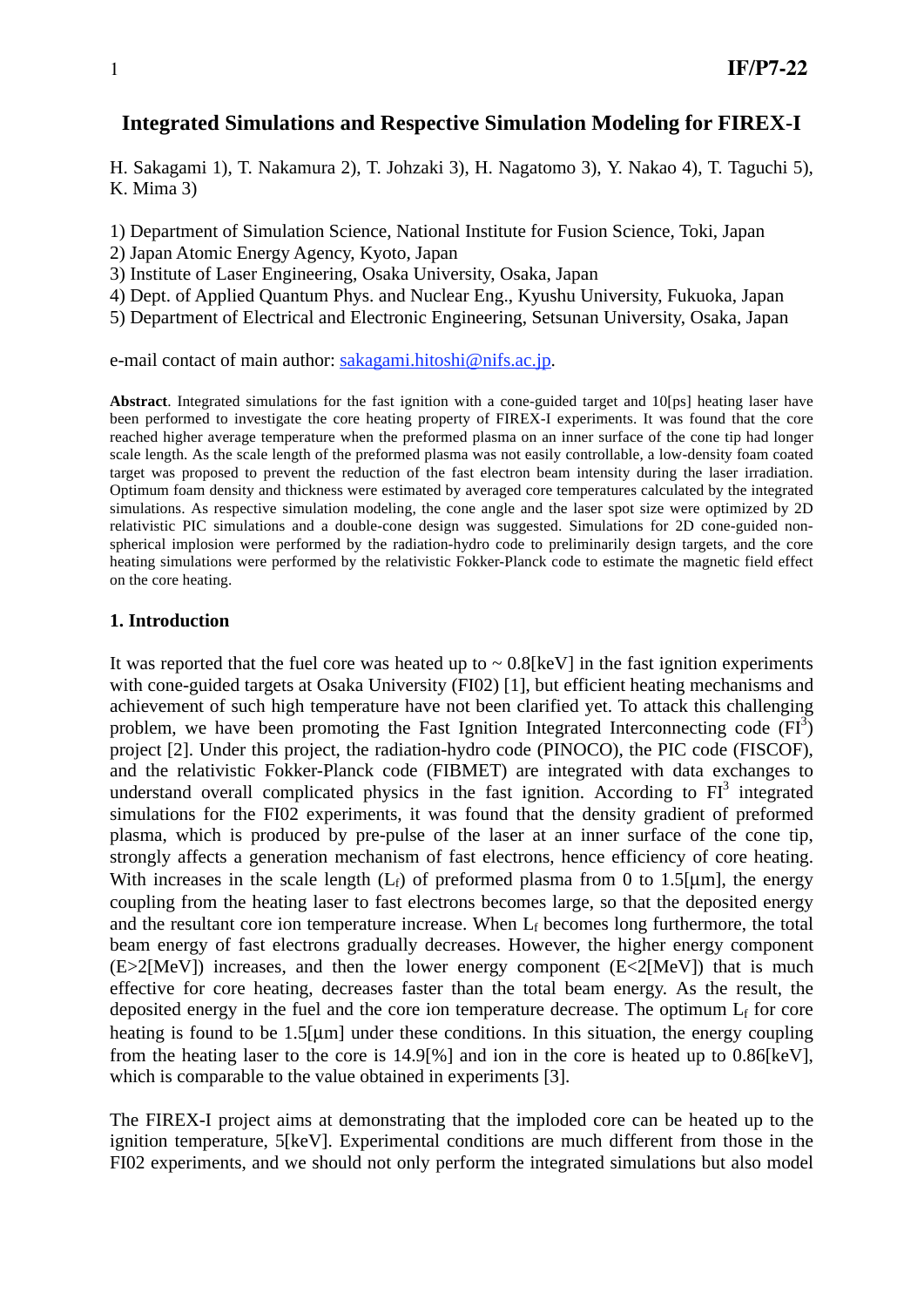the respective physics to evaluate the performance of the fast ignition prior to FIREX-I experiments.

#### **2. Integrated Simulations for FIREX-I**

The heating laser in FIREX-I is designed to have the total energy of 10[kJ] but to retain the same intensity in the FI02 experiments because higher intensity generates faster electrons that cannot heat the core efficiently. So the pulse duration is set up to be 10[ps] instead of 750[fs] in FI02. The 10[ps] pulse length is long enough even for heavy Au preformed plasma of the cone to be pushed and compressed by the ponderomotive force. The laser-plasma interaction is much affected by deformation of the preformed plasma. There have been, however, few researches using such a long pulse laser. Thus we have investigated fast ignition physics for 10[ps] heating laser with the use of  $FI<sup>3</sup>$ .

#### **2.1. Scale Length of Preformed Plasma**

When the heating laser irradiates the preformed plasma, the profile steepening occurs and the electron density is locally maximized at the laser front. As the heating laser directly interacts with the sharp edge overdense plasma, fast electrons are mainly generated by the longitudinal ponderomotive force. The longitudinal ponderomotive force on electrons is given by a following equation [4].

$$
f_p = -\frac{\partial}{\partial x} \left( \frac{m v_{osc}^2}{2} \frac{4\omega_L^2}{\omega_{pe}^2} e^{-2\omega_{pe} x/c} \left[ \frac{1 + \cos 2\omega_L t}{2} \right] \right) \propto \left( \frac{v_{osc}^2}{c^2} \right) \omega_L^2 \left( \frac{c}{\omega_{pe}} \right) \tag{1}
$$

The magnitude of the force is proportional to  $c/\omega_{pe}$ , namely  $n_e^{-1/2}$ . As intensity is obtained by multiplying a force by a velocity, the beam intensity of fast electrons that are generated by the longitudinal ponderomotive force can be estimated by multiplying  $f_p$  by the velocity. Because the laser intensity is relativistic, the velocity of fast electrons can be assumed to be a light speed. Thus the fast electron beam intensity would be proportional to  $f_p$ , hence to the inverse square root of the electron density. While the electron density goes up, less fast electrons are generated by the weakened ponderomotive force and the beam intensity is also reduced. Fast electron beam intensity as a function of bulk electron density at the interaction front is shown in FIG.1 for  $L_f=1$ , 2, 3, 5 and 10[µm]. Each plot point is corresponding to different observation times. As the underdense plasma is swept away from the laser-plasma interaction



*FIG.1. Fast electron beam intensity as a function of bulk electron density. Colors of red, blue,* 

*purple, yellow and black indicate*  $L_f = 1, 2, 3, 5$  *and 10[* $\mu$ *m], respectively.*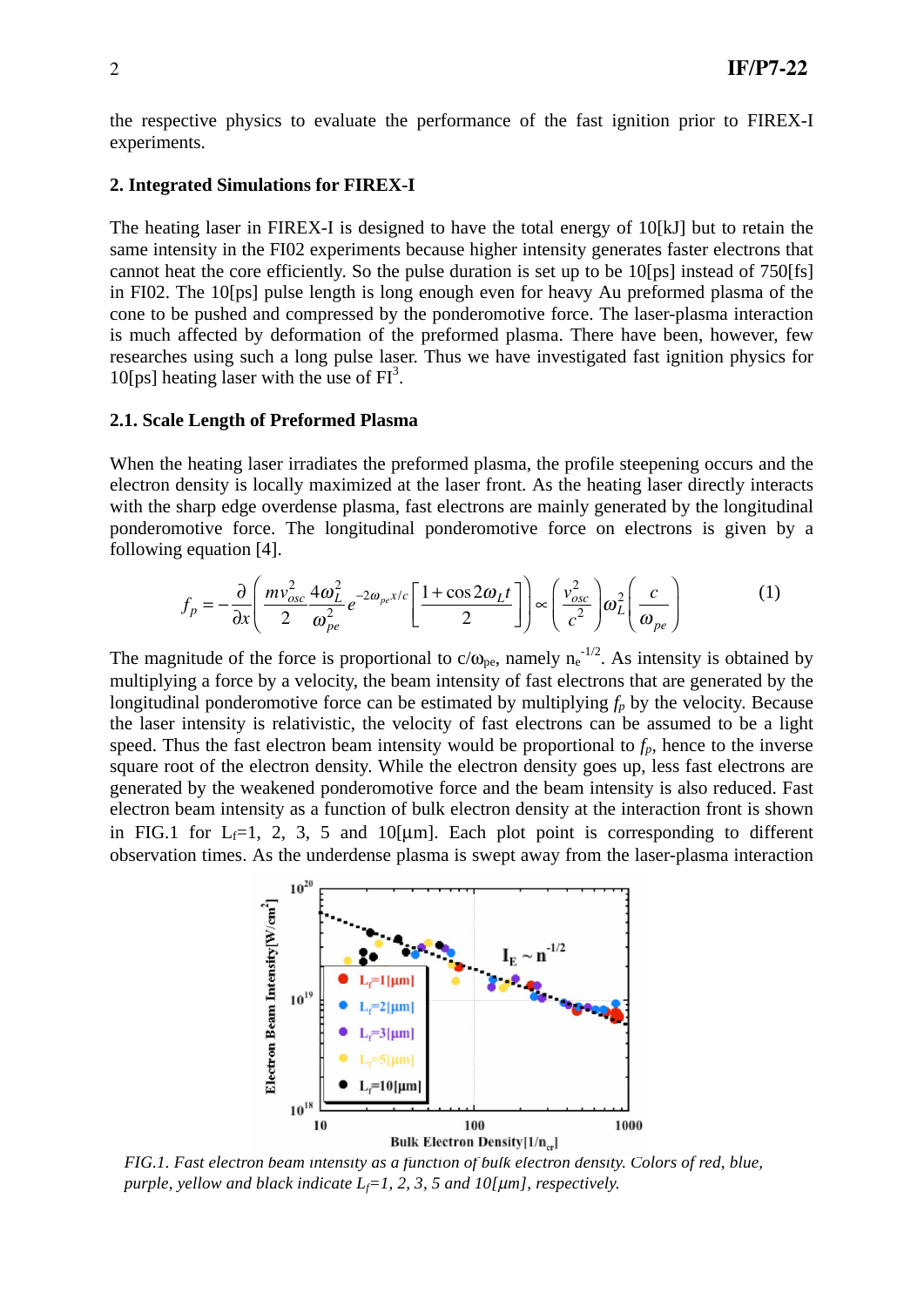region and the laser directly irradiates the snowplowed plasma, the beam intensity well scales as the inverse square root of the electron density independent of the scale length of the preformed plasma [5].

Ref.6 also discussed about the hot electron beam intensity scaling. They conclude that the beam intensity is obtained by multiplying hot electron energy (hot electron temperature), hot electron density and a velocity. While the energy (temperature) and density are proportional to  $n_e^{-1/2}$  and  $n_e^{-1/2}$  respectively, the intensity tends to stay constant because the velocity is also constant, a light speed. Thus there is a large discrepancy with our results in the intensity scaling. To compare details, we observed the hot electron temperature and density in our simulations for  $L_f=1$ , 5 and 10[µm] and plotted them as a function of bulk electron density in FIG.2 (a) and (b). Hot electron temperatures are calculated as a slope temperature for a lower part (0.4  $\sim$  1[MeV]) and a higher part (1  $\sim$  3[MeV]) because the slope temperature cannot be represented by one temperature. Hot electron density is calculated by counting up the number of electrons whose energy is higher that 100[keV]. Each plot point is also corresponding to different observation times.



*FIG.2. (a) Hot electron temperatures as a function of bulk electron density. Open and solid circles indicate a lower and higher hot electron temperatures, respectively. (b) Hot electron density as a function of bulk electron density. In both figures, colors of red, blue and purple indicate*  $L_f = 1$ , 5 and 10[ $\mu$ m], respectively.

In our results, the hot electron temperature tends to stay constant, and the hot electron density decreases with increasing the bulk electron density, not proportional to  $n_e^{1/2}$  at all. These disagreements mainly come from different observation methods in simulations. We observe hot electron characteristics based on the hot electron flux, namely we count up electrons that get across the observation point from the laser-plasma interaction region to the core, but they count up all electrons in the observation region. Another difference is that their results come from only one snapshot just after the preformed plasma blown away, but we track time history data of hot electrons. In addition, they ignored the density increment of the cone due to compression by the ponderomotive force. We believe that the flux-based observation method is more accurate to catch features of the fast electron beam, and the scaling law of fast electron beam intensity to the electron density is proportional to  $n_e^{-1/2}$ , not constant.

We have performed  $FI^3$  integrated simulations in such conditions with different  $L_f$  and evaluate the core temperature. In the case of short  $L_f$ , the average core temperature quickly rises but shortly saturates because the preformed plasma is snowplowed and the electron density increases; consequently fast electron beam intensity decreases according to the scaling law. In the long  $L_f$  case, the beam intensity is maintained and the core heating is sustained for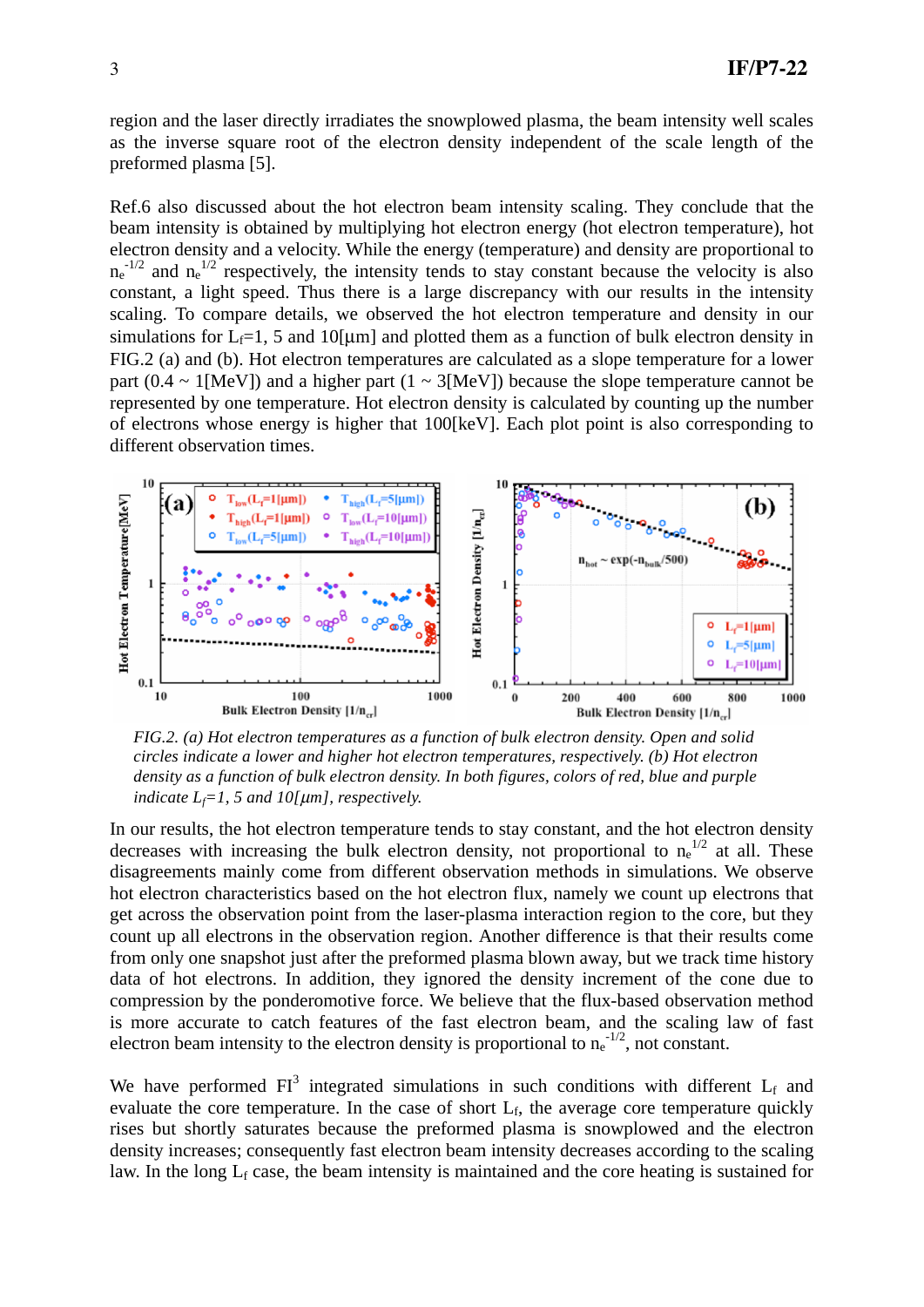a long time, thus the core reaches higher average temperature [5]. It is emphasized that the characteristic of the dependence of core heating on  $L_f$  of the preformed plasma in long pulse lasers is completely different from that in short pulse lasers [3].

#### **2.2 Low Density Foam**

The core heating properties in the fast ignition are affected by the characteristics of the preformed plasma, which is generated by a pre-pulse of the heating laser, but the pre-pulse is nature of the laser device itself and is not easily controllable. To control the preformed plasma density, we propose to coat an inner surface of the cone target with low-density foam materials, such as aerogel, which are fully ionized by a low intensity pre-pulse. We can prevent the preformed plasma from being snowplowed to extremely high density at the laser front, and expect that the fast electron beam intensity is kept at the high level during laser irradiation.

We set up the heating laser to  $I_L=10^{20}$  [W/cm<sup>2</sup>],  $\lambda_L=1.06$  [µm],  $\tau_{rise}=375$  [fs],  $\tau_{flat}=10$  [ps] and  $\tau_{fall}$ =375[fs], and the Au cone tip to 500n<sub>cr</sub>, real mass, Z=30, 10[ $\mu$ m] flattop plasma. We put the foam plasma (SiO<sub>2</sub> aerogel, A=20, Z=10, 40[µm] thickness) with different densities ( $n_{foam}$ ) in front of the Au cone tip plasma and the CD plasma (500n<sub>cr</sub>, A=7, Z=3.5, 50[µm] thickness) behind it. The fast electron beam is observed at the 10 [µm] rear point of the Au-CD boundary. Time evolutions of fast electron beam intensity and time averaged fast electron energy spectrum for  $n_{foam} = 2$ , 5, 10, 20, 30 and  $50n_{cr}$  are shown in FIG.3 (a) and (b), respectively. As intensity of the heating laser is  $10^{20}$ [W/cm<sup>2</sup>] and fast electron beam intensity is around  $4\times10^{19}$ [W/cm<sup>2</sup>] at the maximum level, the instantaneous energy conversion rate from laser to electron can be roughly estimated as 40%. If the density of the foam plasma is below the relativistic critical density (case  $n_{foam} = 2n_{cr}$ ), the heating laser can penetrate into the foam plasma and directly interact with the extreme overdense Au plasma after 2[ps]. After that, the fast electron beam intensity is quickly reduced and fast electrons cannot be generated so much. In the case of  $n_{foam} = 5n_{cr}$ , the foam density is also relativistically underdense, but the rising time of the laser is long enough to compress the foam plasma higher than the relativistic critical density before the laser reaches the peak intensity. So the laser cannot penetrate into the foam plasma. The fast electron beam intensity is sustained at the nearly peak level until 4, 5 and 7[ps] with cases of  $n_{foam} = 5$ , 10 and  $20n_{cr}$  because the electron density at the interaction region does not increase so much. After that time, the foam plasma is completely plunged into



*FIG.3. (a) Time evolutions of fast electron beam intensity and (b) time averaged fast electron energy spectrum. In both figures, colors of purple, green, red, blue, yellow and gray indicate the foam density of 2, 5, 10, 20 30 and 50n<sub>cp</sub> respectively.*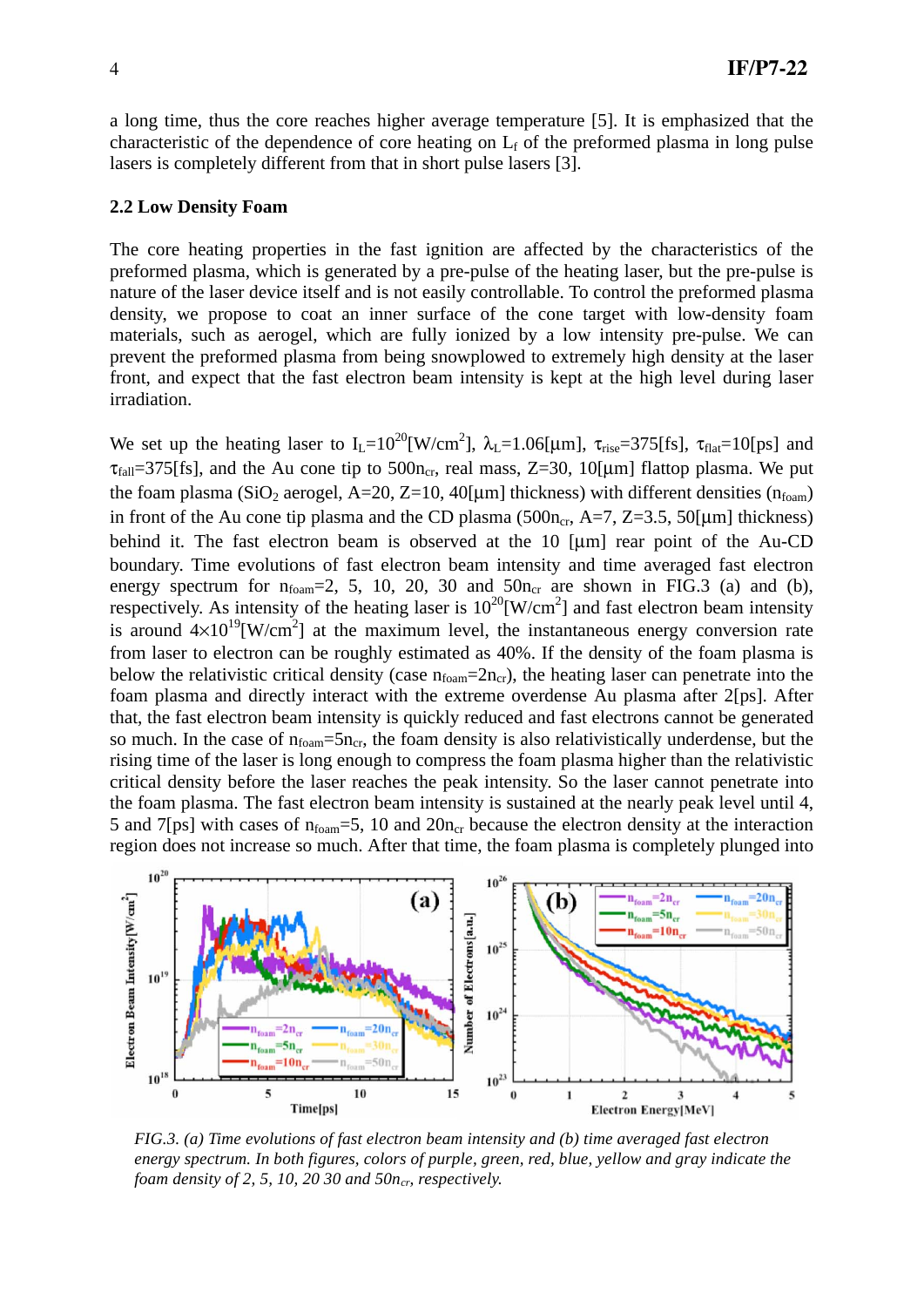the Au plasma. Therefore the heating laser has to directly interact with the extreme overdense Au plasma like the case of  $n_{foam} = 2n_{cr}$ , and it results in reduction of the fast electron beam intensity. Among there cases, much fast electrons whose energy is efficient for core heating are generated in the case of  $n_{foam} = 20n_{cr}$ . Appropriate fast electrons are also generated with the case of  $n_{foam} = 30n_{cr}$ , but the beam intensity is lower than that of the  $n_{foam} = 20n_{cr}$  case due to higher foam density. On the other hand, when the foam density is high enough (case  $n_{foam} = 50n_{cr}$ , electrons in the foam plasma are snowplowed at the laser front to such density that the fast electron beam intensity can be substantially repressed at a low level, and the fast electron slope temperature is also low from the beginning. The beam intensity is dropping after 12[ps] when the laser irradiation is turned off.

To prevent the foam plasma from being swept away during irradiation of the heating laser, we put the thicker foam plasma, and the drop-off time of the beam intensity is found to be successfully extended according to the thickness. The total fast electron beam energies that are calculated by integrating the beam intensities as a function of the foam density are shown in FIG.4 (a) for different foam thicknesses, 40, 60, 70 and 80[ $\mu$ m]. For  $n_{foam}$ =20 and 30 $n_{cr}$ cases,  $60$ [µm] thickness seems to be enough to prevent the depletion, but  $80$ [µm] is required in the case of  $n_{foam} = 10n_{cr}$  and much more thickness is needed for  $n_{foam} = 5n_{cr}$  case. The recession velocity of the foam plasma can be estimated by balancing the momentum flux of the mass flow with the laser pressure, given by a following equation [7].

$$
\frac{u}{c} = \sqrt{\frac{n_{cr}}{2n_e} \frac{Zm}{M} \frac{I\lambda^2}{1.38 \times 10^{18}}}
$$
(2)

The minimum thickness of the foam plasma can be also estimated by multiplying the recession velocity by the laser irradiation period, 10[ps], and is given by 133, 94, 66 and 54[ $\mu$ m] for n<sub>foam</sub>=5, 10, 20, and 30n<sub>cr</sub>, respectively. This estimation has a good agreement with the total beam energy in FIG.4 (a). As the core heating is greatly affected by not only the beam intensity but also the energy spectrum of fast electrons, hence the foam density, we have performed  $FI<sup>3</sup>$  integrated simulations to estimate core temperatures. Maximum core electron temperatures, which are averaged over the dense region  $(p>10[g/cm^3])$ , as a function of the foam density for different thicknesses are shown in FIG.4 (b). The total fast electron beam energy for case (10n<sub>cr</sub>, 80[µm]) is almost same as that for case (20n<sub>cr</sub>, 60[µm]), but the maximum averaged core electron temperature in the case of  $(20n_{cr}, 60[\mu m])$  is higher that that



*FIG.4. (a) Total fast electron beam energy and (b) maximum averaged core electron temperature. In both figures, colors of red, blue, purple and green indicate the foam thickness of 40, 60, 70 and 80[*μ*m], respectively.*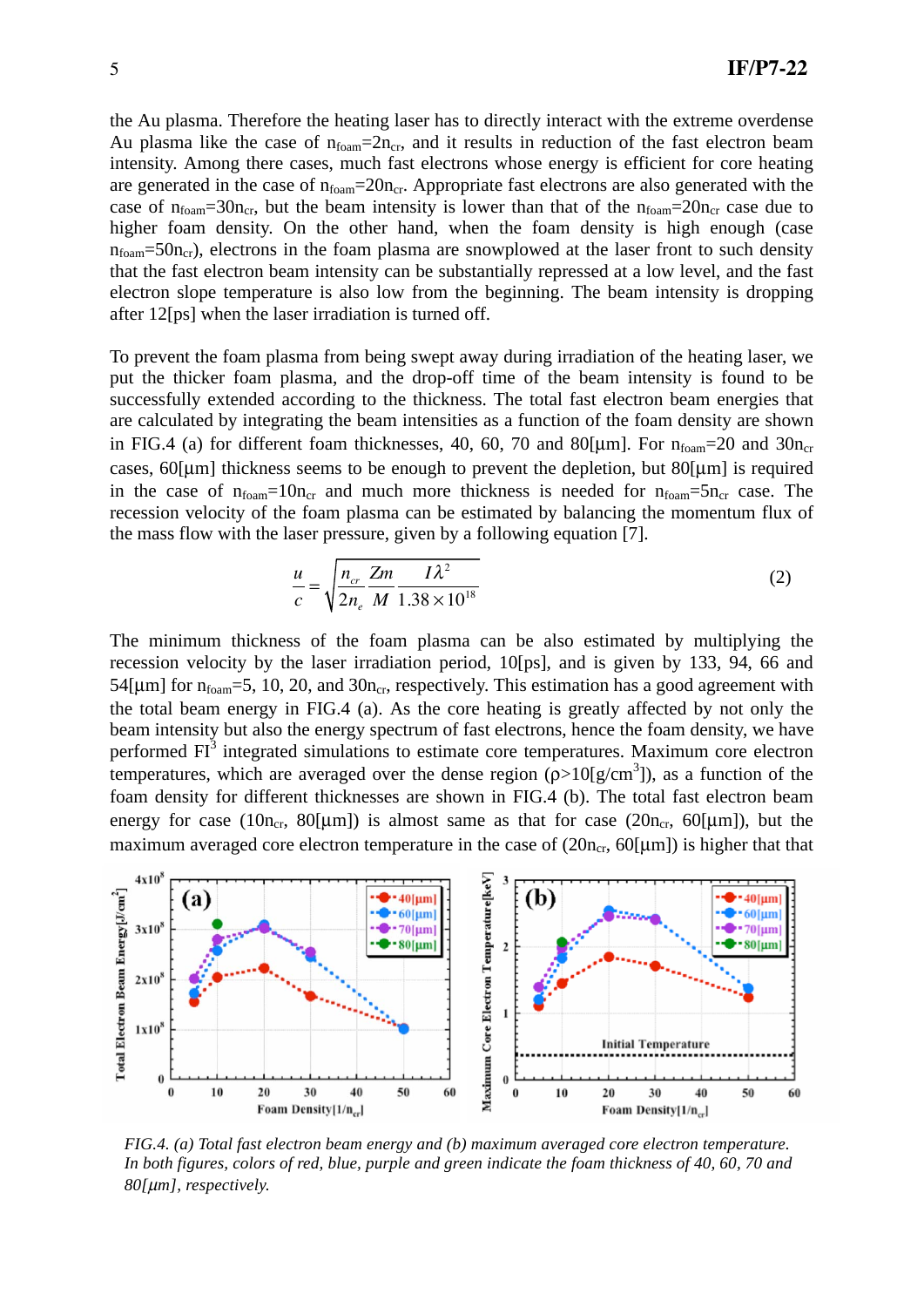of (10n<sub>cr</sub>, 80[µm]) because fast electrons with (20n<sub>cr</sub>, 60[µm]) foam are more suitable for core heating than those with  $(10n_{cr}, 80[\mu m])$  foam. (*see FIG.3 (b)*)

To avoid the heating laser anomalously penetrating into the foam plasma, the density of the foam should be higher than that of the relativistic critical density, namely  $8.6n<sub>cr</sub>$  for  $I_L = 10^{20}$ [W/cm<sup>2</sup>]. The density of the foam should be also low enough to prevent electrons in the foam plasma from being snowplowed to extremely high density at the laser front, namely  $50n_{cr}$  for current conditions in this paper. The foam plasma should also be so thick to stay there until the heating laser is turned off, and lower density requires thicker coat. But the thick foam plasma leads to less efficient heating due to a long travel distance of fast electrons to the core. Thus the optimum foam density and thickness for core heating may exist. Under these parameters, the averaged core electron temperature can reach 2.6[keV] with  $20n_{cr}$ , 60[µm] thickness foam. We can conclude that we can appropriately control the fast electron generation for core heating with the low-density foam coated on cone targets.

### **3. Respective Simulation Modeling**

First respective simulation modeling is the geometry optimization of the cone shape for FIREX-I. The dependence of the electron energy characteristics on the cone angle and the laser spot size is investigated with 2D FISCOF simulations. The energy absorption rate increases with decreasing the cone angle, because the coupling of the laser to the cone side wall is enhanced and the irradiation amplitude at the cone tip is intensified as the cone angle reduces. The sharper cone, however, causes larger angle of laser irradiation onto the side wall, and it leads to less effective interaction between the laser and the plasma. It is also found that the electron effective temperature becomes higher with decreasing the cone angle. Together with the absorption rate dependence on the angle, the number of electrons around 1[MeV], which play a crucial role in core heating, are most effectively generated in the 30° cone. As a result, the optimum cone angle is about 30° which realizes a higher energy absorption rate and moderates fast electron energy. The laser spot size determines the laser intensification at the cone tip and how much the interaction at the cone side wall is utilized in generating highenergy electrons, so it is another parameter to be optimized. Since the dominant electron acceleration takes place at the cone tip, the laser diameter should be small enough to deliver the laser energy to the cone tip. On the other hand, when the spot size is smaller than the tip size, the absorption rate decreases because the laser light does not interact with the cone side wall and only hits the tip, which is the same as the plane target irradiation. It is found that the laser energy should not be tightly focused to the tip by the optical lens, but focused to a diameter of about 3-4 times larger than the tip size and utilize the interaction at the cone side wall as well as the cone tip. Although the dominant electron acceleration takes place at the cone tip, interaction at the cone side wall enhances the energy coupling which is an advantage of using cone targets. In addition, a double-cone design is suggested to enhance the fast electron flow to the core. According to PINOCO simulations, the cone target is surrounded by corona plasmas generated by the implosion of a fuel capsule whose density is well above the critical density. In such case, fast electrons generated at the cone side wall propagate freely into the surrounding corona plasma and the energy flux to the core decreases. In order to prevent fast electrons from escaping aside, a double-cone target is introduced. In the doublecone target, the outer cone isolates the side wall of the inner cone, where the laser is injected, from the corona plasma. Therefore, fast electrons are confined inside the inner cone due to the sheath field. The energy distributions of electrons with energies between  $0.5 \leq E[MeV] \leq 2$  of the single cone and the double cone are plotted in FIG.5 (a) and (b), respectively. It is clearly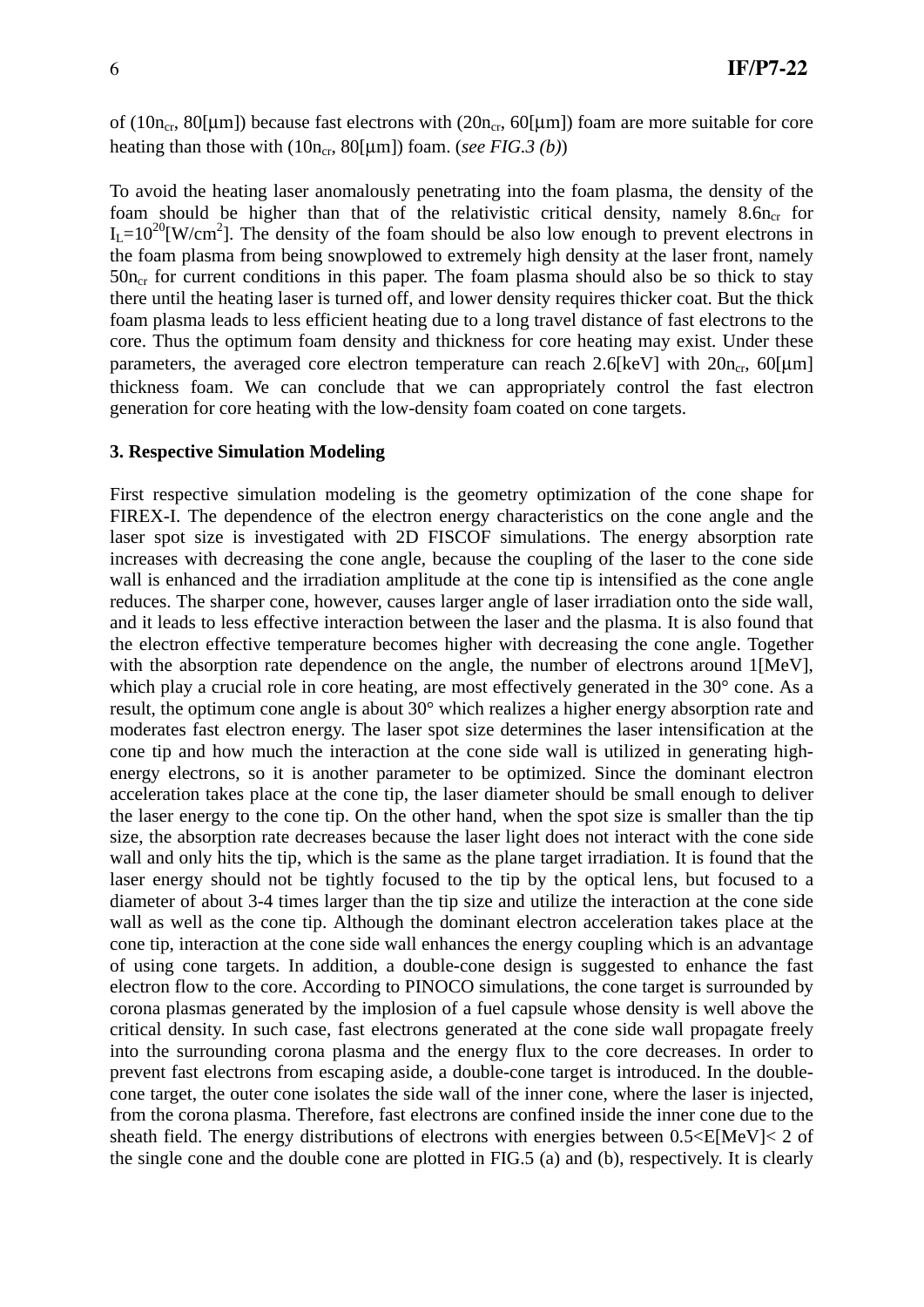

*FIG.5.Electron energy density distributions with 0.5<E[MeV]<2 for (a) the single-cone and (b) the double-cone. The energy density is normalized by*  $mc^2n_{cr}$ *.* 

seen that electrons are confined inside the inner cone of the double-cone target, and it is found that the energy flux of the double cone is 1.7 times larger than that of the single cone [8].

Simulations for 2D cone-guided non-spherical implosion are performed by PINOCO to preliminarily design targets as the second modeling. The dynamics of a non-spherical implosion must be controlled to assemble both high density and high areal density. It is found that the implosion must be finished before the ablated plasma from the cone affects the dynamics of imploding shell [9]. Since the radiation irradiates the cone surface and then ablates the plasma, it also affects the implosion dynamics of the shell. CH coating on the cone, which tamps the gold plasma, is effective to improve the implosion performance [10].

Finally, the core heating simulations are performed by FIBMET. In simulations, we assumed uniformly compressed spherical plasma that has the Gaussian density profile (the density at the center is  $200[g/cm^3]$  and  $r_{HWHM}$  is 10[µm]) and the uniform temperature profile both for ions and electrons  $(T_e=T_i=0.4[keV])$ . The fast electron beam, which is the super Gaussian in radial direction (the beam intensity at the center is  $5.7 \times 10^{19}$ [W/cm<sup>2</sup>], r<sub>HWHM</sub> is 15[µm]), flat pulse (the duration is 10[ps]) and has the slope temperature of 1[MeV], is artificially injected at the point 50[μm] away from the core center. The spatial profiles of magnetic field (top left), heating rate (top right), bulk electron temperature (bottom left) and ion temperature (bottom right) are shown in FIG.6 for (a)  $t=1.5$ [ps] and (b) 4.5 [ps]. In early stage (t<2.3[ps]), the fast electron beam is naturally pinched by the magnetic fields that are self-generated around the beam edge. The core heating is nearly uniform and the heating rate increases due to the beam pinching. After that, the fast electron beam breaks into some filaments and the core heating spots are also spread. On the other hand, the large spatial gradient of bulk electron temperature is induced on the rim of the core because of the fast electron heating. Since this gradient is not parallel to the density gradient, the magnetic field is generated by the thermoelectric force around the rim region and fast electrons are scattered away from the dense core, hence the core heating rate decreases. In late stage  $(t>5[ps])$ , the core is heated by the beam component remaining around the beam centre and the heating rate is nearly constant. The magnetic fields are found to affect core heating not directly but though the beam transport in the comparatively low dense region surrounding the dense core center [11].

### **4. Summary**

We propose a cone target, of which an inner surface is coated with a low-density foam, to maintain the fast electron beam intensity at the high level during 10[ps] laser irradiation.  $FI^3$ integrated simulations are performed to estimate core temperatures, and the foam density and